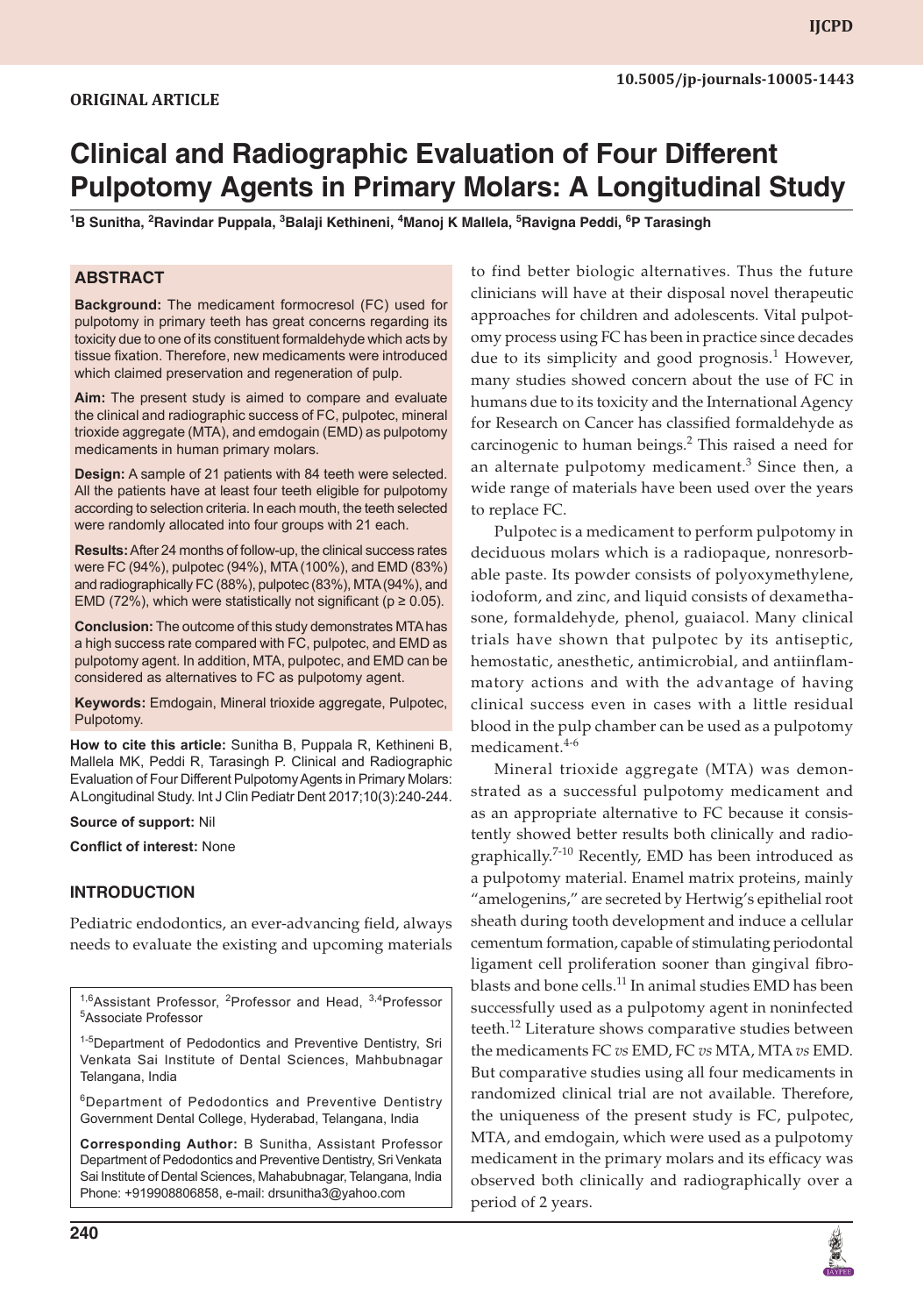#### **MATERIALS AND METHODS**

A total of 21 children (8 boys and 13 girls) were selected among patients attending the Pedodontics Dental Clinic of Sri Venkat Sai Institute of Dental Sciences, Mahbubnagar in Telangana state of India. Children who are cooperative with good general health and had at least four primary molars requiring pulpotomy were selected. A sample of 84 teeth was randomly allocated into four groups: Group I (FC), Group II (pulpotec), Group III MTA, and Group IV EMD with 21 teeth to each group as shown in Tab1e 1 (sample distribution). Teeth were selected according to the following criteria: Presence of deep carious lesions (radiographically, approximating the pulp); large pulp exposure during caries excavation. The study was conducted from November 2012 to March 2015.

The ethical clearance was obtained from the Institutional Ethical Committee. An informed consent was taken from the parent prior to the procedure. After profound local anesthesia, the tooth was isolated with a rubber dam. Removal of caries was done using sterile spoon excavator and roof of the pulp chamber was removed with a high-speed no. 330 sterile bur. The coronal pulp tissue was amputated by using a sterile sharp spoon excavator. Post amputation bleeding was controlled by placing sterile saline wet cotton pellets over radicular pulp stumps, waited for 5 minutes for hemostasis. If hemorrhage continued, the patient was excluded from the study and treated with appropriate treatment. Pulp dressings were applied as follows:

- Group I (FC group): A sterile cotton pellet moistened with FC (diluted at 5:1 ratio) was placed on the amputated pulp for 5 minutes, and pulp stumps were covered with zinc oxide eugenol cement, above which intermediate restorative material (IRM) was placed as temporary restoration.
- Group II (pulpotec group): The pulp stumps were covered with pulpotec paste (Products Dentaire – PD, Switzerland) comprised of powder and liquid mixed, above which IRM was placed.
- Group III (MTA group): The pulp stumps were covered with an MTA paste comprised of MTA powder (ProRoot MTA; Dentsply Tulsa Dental, Tulsa, OK) mixed at a 3:1 ratio with sterile saline, above which IRM was placed as temporary restoration.

*Group IV (EMD group)*: The canal orifices were dressed with EMD gel (Straumann Basel, Switzerland) above which the IRM was placed as a temporary restoration.

Final restorations were performed with stainless steel crowns. The patients were recalled for clinical and radiographic examinations at 6 months interval for a follow-up period of 2 years.<sup>13,14</sup> Teeth were considered to be successful clinically when there is absence of pain, swelling or abscess, sinus tract opening, mobility, pain on percussion and radiographic absence of pathological root resorption, widening of periodontal space, bifurcation radiolucency, and periapical radiolucency.

A sample of 18 children (8 boys and 10 girls) and 72 teeth were available for follow-up evaluations. (Three children did not come for follow-up appointment at 6 months and were excluded from study.) Statistical analysis of the differences in treatment outcomes was performed by using the Chi-square test.

#### **RESULTS**

The treatment results for the four groups at each followup periods are presented in Flow Chart 1. Radiographic failures were significantly higher than the clinical failures ( $p < 0.05$ ). At the 6th month follow-up examination, all teeth were rated successful both clinically and radiographically. At 12 months follow-up, two failures were observed in FC and pulpotec groups, one in MTA group and four failures in EMD groups. At 18 months follow-up, one failure was observed in pulpotec group and no failures in the other three groups. At 24 months follow-up, one additional failure was seen in EMD group. The overall failures observed were two in FC group, three in pulpotec group, one in MTA group, and five in EMD group.

By the end of 24 months follow-up, the overall failure clinically was five. One in FC group, one in pulpotec group and three in EMD, of which one showed swelling and two showed sinus tract (Table 1). Radiographic appearance of the pulp in the 72 pulpotomized teeth is shown in Table 2. The most frequently observed radiographic finding was external resorption followed by pulp canal obliteration and internal resorption. The clinical success rates of FC and pulpotec were 94.4%, EMD was 83.3%, and MTA was 100% (Table 3). Whereas the overall success rates (as shown in Table 4 and Graph 1) were

|                            | No pathology | Presence of pain         | Swelling | Sinus tract opening | Presence of mobility | Total |
|----------------------------|--------------|--------------------------|----------|---------------------|----------------------|-------|
| Formocresol                |              |                          |          |                     |                      | 18    |
| Pulpotec                   |              | $\overline{\phantom{0}}$ |          | -                   | -                    | 18    |
| Mineral trioxide aggregate | -18          | -                        |          |                     | -                    | 18    |
| Emdogain                   |              | $\overline{\phantom{0}}$ |          |                     | -                    | 18    |
|                            |              |                          |          |                     |                      |       |

**Table 1:** Evaluation of clinical failures

*International Journal of Clinical Pediatric Dentistry, July-September 2017;10(3):240-244* **241**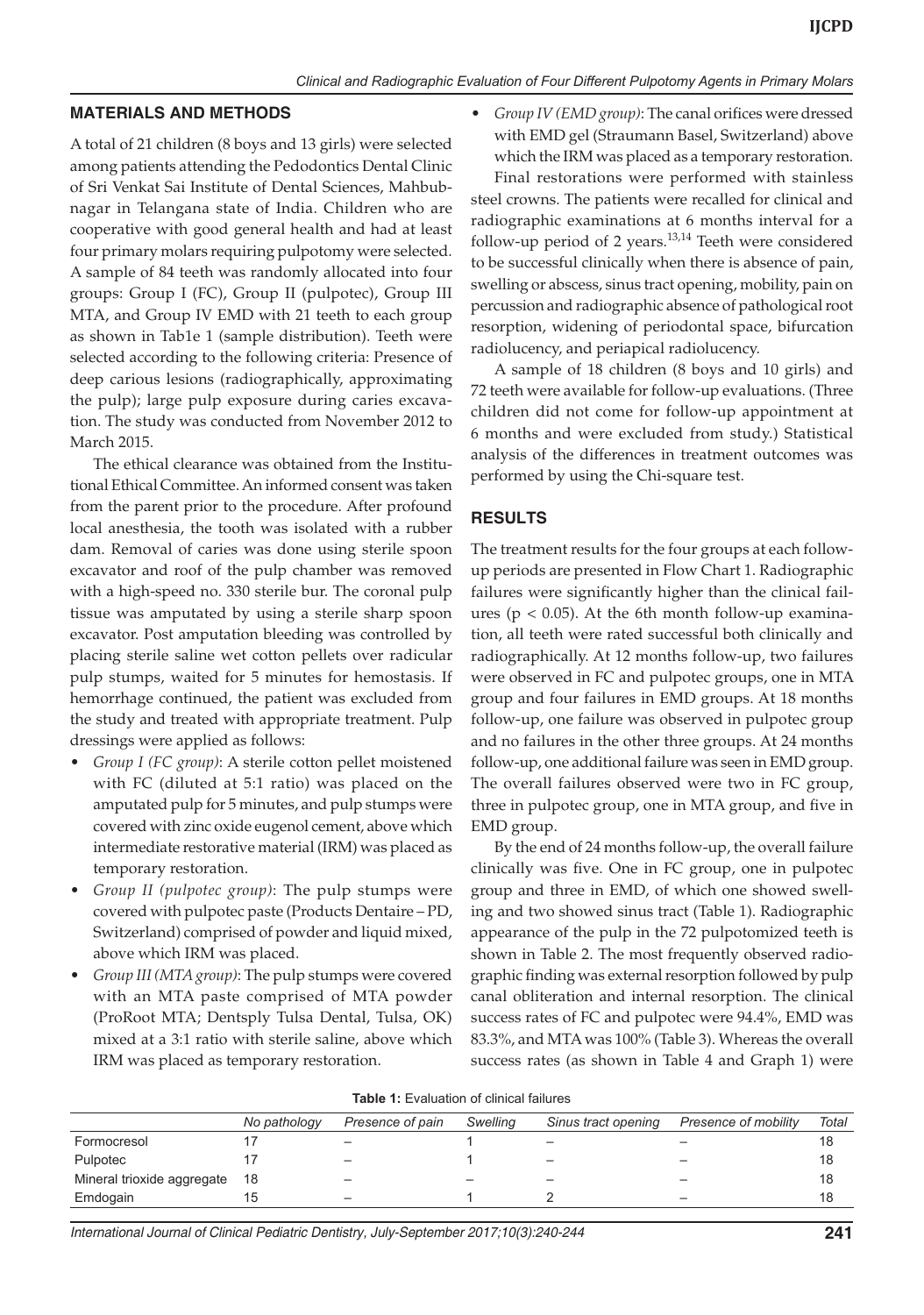

**Table 2:** Evaluation of radiographic failures

|             | No. | Pulp canal Internal External                       |   |    |
|-------------|-----|----------------------------------------------------|---|----|
|             |     | pathology obliteration resorption resorption Total |   |    |
| FC.         | 16  |                                                    |   | 18 |
| Pulpotec    | 15  |                                                    | 3 | 18 |
| MTA         | 17  |                                                    |   | 18 |
| Emdogain 14 |     |                                                    |   | 18 |

88.8% for FC, 83.3% for pulpotec, 94.4% for MTA and 72% for EMD, which was statistically not significant (p *>* 0.05).

# **DISCUSSION**

Pulpotec has an advantage of having clinical success even in cases with a little residual blood in the pulp chamber when used as a pulpotomy medicament.<sup>5,6</sup> The results of pulpotec are in agreement with Donskaya and Dedeyan<sup>5</sup> in their clinical trials using pulpotec as pulpotomy medicament and reported easiness, simplicity in using pulpotec. The paste hardens quickly after mixing of ingredients, providing optimal conditions for final restoration with its

**Table 3:** Clinical evaluation of four pulpotomy groups during follow-up period for 2 years

| Groups     |                            |         | 6 months 12 months 18 months 24 months p-value |          |           |
|------------|----------------------------|---------|------------------------------------------------|----------|-----------|
| FC.        | 18 (100) 18 (100)          |         | 17 (94)                                        | 17(94)   | NS.       |
|            | Pulpotec 18 (100) 18 (100) |         | 17(94)                                         | 17(94)   | <b>NS</b> |
| MTA        | 18 (100) 18 (100)          |         | 18 (100)                                       | 18 (100) | <b>NS</b> |
| <b>EMD</b> | 18 (100)                   | 17 (94) | 15(83)                                         | 15(83)   | <b>NS</b> |
|            |                            |         |                                                |          |           |

Values given in parenthesis are success percentage; p value is NS: Not significant

added hemostatic and fixative properties.<sup>4-6</sup> However, in our study, pulpotec application was simple, time-saving, and affordable.

A study conducted by Holan et al $9$  comparing the clinical and radiographic success rates between FC and MTA pulpotomy in primary molars showed success rates of 97% for MTA and 83% for FC. Aeinehchi et al<sup>7</sup> conducted a randomized control trial of MTA and FC for pulpotomy in primary teeth and found higher success rates of MTA when compared with FC. A similar result was seen in our study with 94% success rate of MTA.

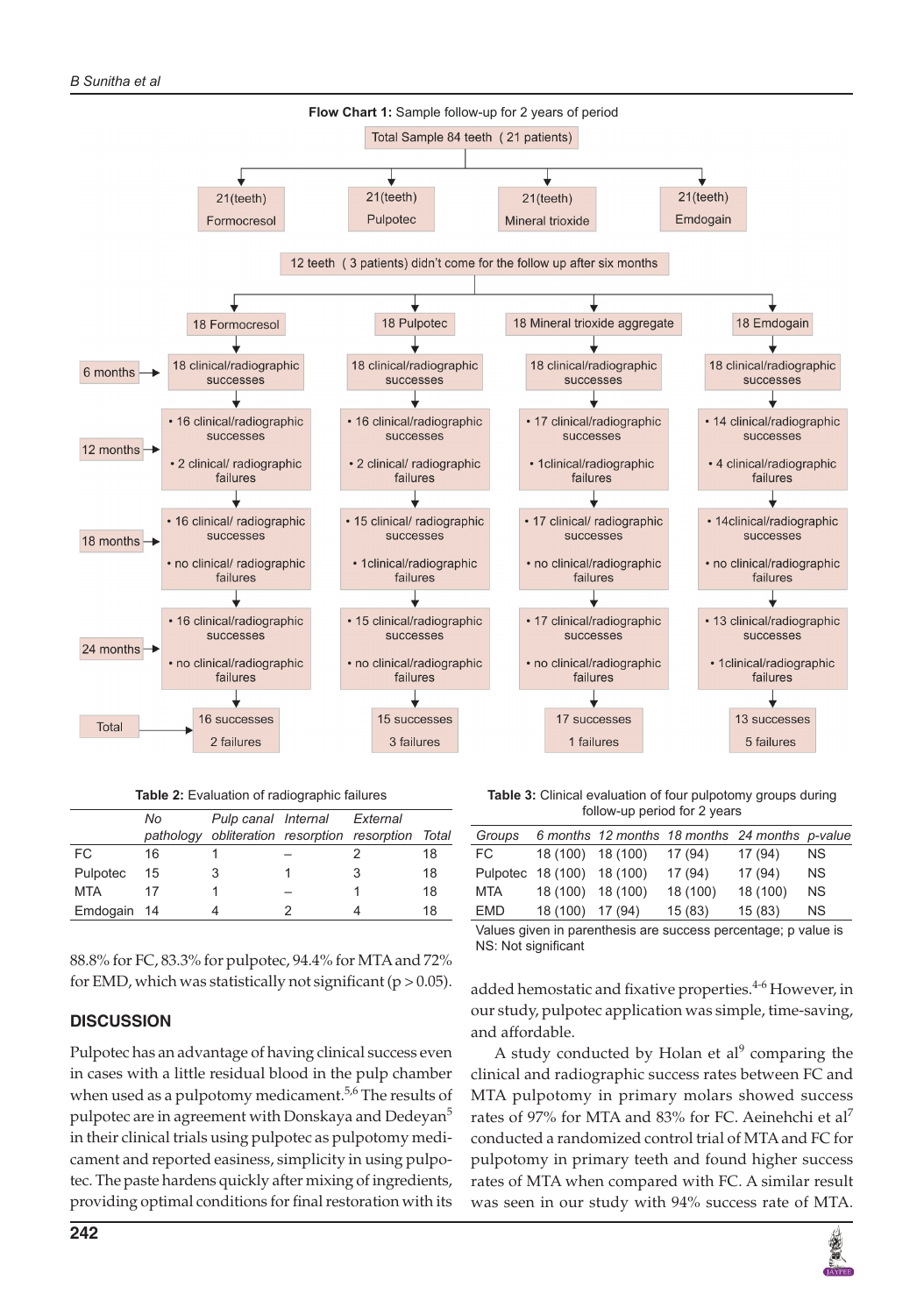*Clinical and Radiographic Evaluation of Four Different Pulpotomy Agents in Primary Molars*

| <b>Table 4:</b> Radiographic evaluation of four pulpotomy groups |  |
|------------------------------------------------------------------|--|
| during follow-up period for 2 years                              |  |

| Groups     |                             |                              |           | 6 months 12 months 18 months 24 months p-value |           |
|------------|-----------------------------|------------------------------|-----------|------------------------------------------------|-----------|
| FC         |                             | 18 (100) 16 (88.8) 16 (88.8) |           | 16(88.8)                                       | NS.       |
|            | Pulpotec 18 (100) 16 (88.8) |                              | 15(83)    | 15(83)                                         | <b>NS</b> |
| <b>MTA</b> | 18 (100) 17 (94)            |                              | 17(94)    | 17(94)                                         | <b>NS</b> |
| <b>EMD</b> | 18 (100)                    | 14 (77.7)                    | 14 (77.7) | 13(72)                                         | <b>NS</b> |

Values given in parenthesis are success percentage; p-value is NS: Not significant

This may be due to its property of becoming hard in the presence of moisture, which in turn evoked a better sealing of pulp chamber. Therefore, MTA can be used in areas in which it is virtually impossible to achieve a totally dry environment, and MTA is a promising material with an expanding foundation of research. It is gaining interest as pulpotomy medicament because of its excellent sealability, biocompatibility, and dentinogenic properties.

The EMD derivative obtained from developing porcine teeth has been approved by the US Food and Drug Administration and marketed under the trade name "EMDOGAIN." It has been successfully used as a pulpotomy agent in noninfected teeth in animal studies. This material is a viscous gel consisting of enamel-derived proteins in a polypropylene liquid and of 90% amelogenins, rest are proline-rich nonamelogenins, tuftelin, tuft protein, serum proteins, ameloblastin, and amelin.<sup>13,14</sup>

The common radiographic failure in the present study (Table 5) was interradicular radiolucency and internal resorption found in 4 out of 21 cases in EMD group during 6 to 12-month interval. In the EMD group, the clinical follow-up at the 6th month revealed no signs of clinical failure. However, at the end of 12th month, one tooth reported with swelling, two teeth showed sinus tract opening, and the same teeth showed furcation radiolucency. These three teeth were treated with pulpectomy. The clinical success with EMD at 24 months was 93.3% and radiographic success rate was 73.3%. The findings were similar to that of Sabbarini et al.<sup>15</sup>

The higher failure rate in EMD might be due to handling properties of the material which is available in a



**Graph 1:** Comparison of overall success rates of four groups both clinically and radiographically after 24 months

gel form and standardization of the quantity, which was difficult during application over the vital pulp tissue. Another disadvantage with EMD material is that care should be taken to prevent the gel to flow away from the amputation site while placing of temporary material (IRM). However, a significant disadvantage was the entire material has to be used up within 2 hours or the material loses its efficacy. Remaining quantity was discarded if not used in the proper time, which greatly reduces the cost-effectiveness of the material. The clinical and radiographic assessment of EMD pulpotomized teeth in this study offers evidence that EMD is a promising material that may be as good as other pulpotomy agents. Further refinement of the delivery system is needed to ensure that EMD can be developed as an agent for predictable and cost-effective in preservation of vitality of radicular pulp.

Failure of pulpotomy in primary molars was attributed to several factors, one of which was erroneous diagnosis of a chronically inflamed pulp as noninflamed and noninfected.<sup>16</sup> Pulpotomy agents that require a healing process may not be applicable to all cariously involved primary teeth. More accurate diagnostic tests may be required to choose those teeth with healthy radicular pulps. Many alternatives have been proposed to maintain the radicular

|                                     | Formocresol    |                                     | Pulpotec                            |                | Mineral trioxide aggregate          |                                     |                | Emdogain                            |                                     |                |                                     |                                     |
|-------------------------------------|----------------|-------------------------------------|-------------------------------------|----------------|-------------------------------------|-------------------------------------|----------------|-------------------------------------|-------------------------------------|----------------|-------------------------------------|-------------------------------------|
| Evaluation<br>intervals<br>(months) | Total<br>teeth | Lower<br>primary<br>first<br>molars | Lower<br>primary<br>second<br>molar | Total<br>teeth | Lower<br>primary<br>first<br>molars | Lower<br>primary<br>second<br>molar | Total<br>teeth | Lower<br>primary<br>first<br>molars | Lower<br>primary<br>second<br>molar | Total<br>teeth | Lower<br>primary<br>first<br>molars | Lower<br>primary<br>second<br>molar |
| 3                                   | 21             | 10                                  | 11                                  | 21             | 10                                  | 11                                  | 21             | 10                                  | 11                                  | 21             |                                     | 10                                  |
| 6                                   | 18             | 9                                   | 9                                   | 18             | 8                                   | 10                                  | 18             | 8                                   | 10                                  | 18             | 10                                  | 8                                   |
| 12                                  | 18             | 9                                   | 9                                   | 18             | 8                                   | 10                                  | 18             | 8                                   | 10                                  | 18             | 10                                  | 8                                   |
| 18                                  | 18             | 9                                   | 9                                   | 18             | 8                                   | 10                                  | 18             | 8                                   | 10                                  | 18             | 10                                  | 8                                   |
| 24                                  | 18             |                                     | 9                                   | 18             | 8                                   | 10                                  | 18             | 8                                   | 10                                  | 18             | 10                                  | 8                                   |

**Table 5:** Distribution of the sample

*International Journal of Clinical Pediatric Dentistry, July-September 2017;10(3):240-244* **243**